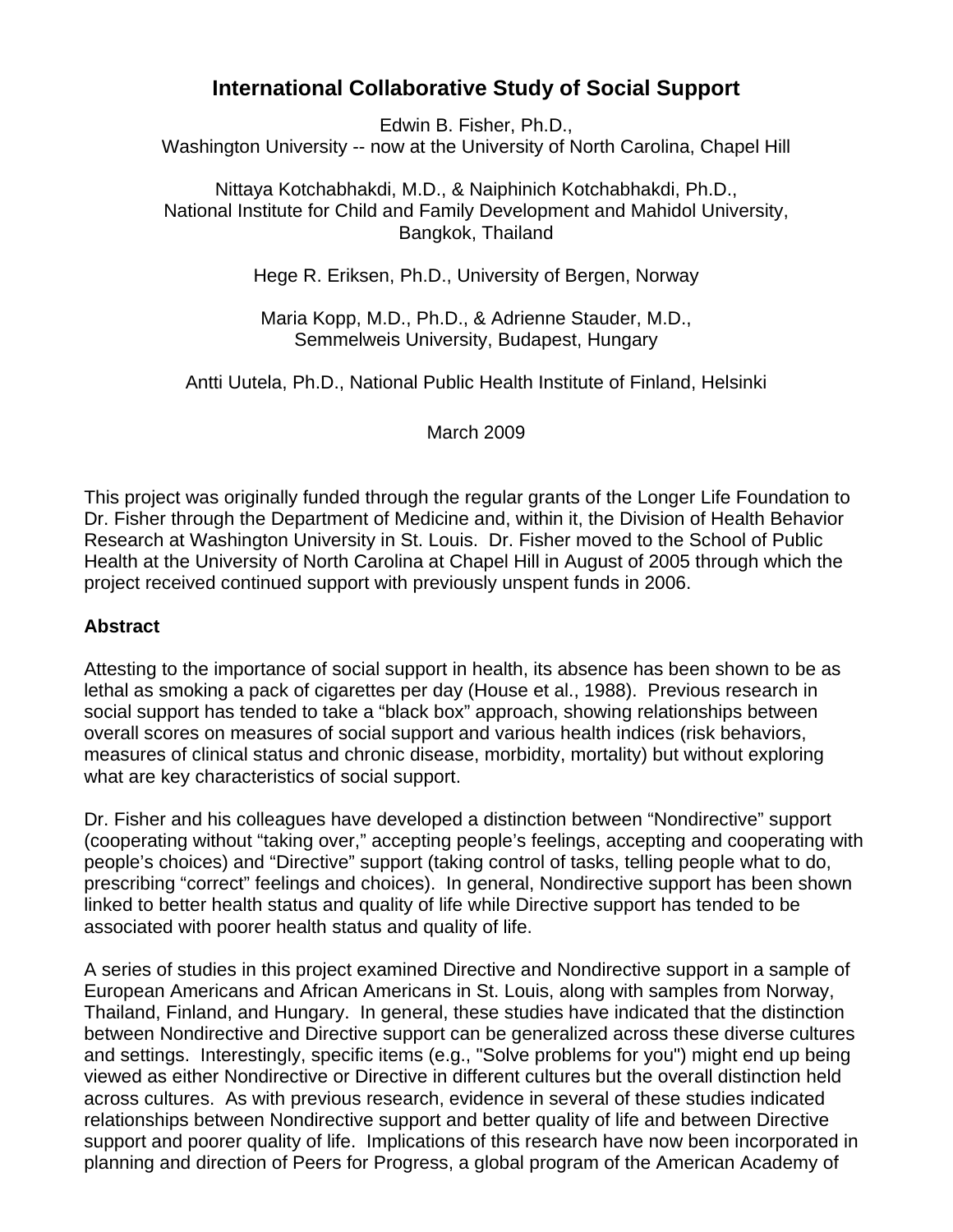Family Physicians Foundation, supported by the Eli Lilly and Company Foundation which Dr. Fisher serves as Global Director and which is designed to promote support for diabetes management around the world.

 In particular, the (a) findings that the distinction between Nondirective and Directive support appears stable in different countries and cultures and (b) findings suggesting the generality of the advantages of Nondirective support have been incorporated into a general model of peer support guiding the program.

## **Lay Summary**

Attesting to the importance of social support in health, its absence has been shown to be as lethal as smoking a pack of cigarettes per day (House et al., 1988). Previous research in social support has tended to take a "black box" approach, showing general relationships between individuals' overall ratings of the support they receive and different indicators of positive health or quality of life. This research, however, has not explored what are key characteristics of social support.

Dr. Fisher and his colleagues have developed a distinction between "Nondirective" support (cooperating without "taking over," accepting people's feelings, accepting and cooperating with people's choices) and "Directive" support (taking control of tasks, telling people what to do, prescribing "correct" feelings and choices). In general, Nondirective support has been shown linked to better health status and quality of life while Directive support has tended to be associated with poorer health status and quality of life.

Through this project, studies in ethnically diverse samples in St. Louis, along with surveys from Norway, Thailand, Finland, and Hungary have found that the distinction between Nondirective and Directive support holds up well across cultures. In some cases, individual survey items may be categorized as Nondirective in one culture and Directive in another (e.g., "Solve problems for you"), but the overall distinction holds up across cultures. As in previous research, Nondirective support was found related to better quality of life and Directive support to poorer quality of life. Findings from this research have guided the planning of Peers for Progress, a global program of the American Academy of Family Physicians Foundation, supported by the Eli Lilly and Company Foundation which Dr. Fisher serves as Global Director and which is designed to promote support for diabetes management around the world. In particular, the findings that the distinction between Nondirective and Directive support holds up across different cultures and that Nondirective support is generally advantageous, have guided development of a general model of peer support for diabetes.

## **Introduction/Brief Literature Review**

Social support is a critical factor in health, its absence having been shown to be as lethal as smoking a pack of cigarettes per day (House et al., 1988). Previous research in social support has tended to take a "black box" approach, showing relationships between total scores on measures of social support and various health indices (risk behaviors, measures of clinical status and chronic disease, morbidity, mortality) but without exploring what are key characteristics of social support (see, e.g., Lieberman, 1986).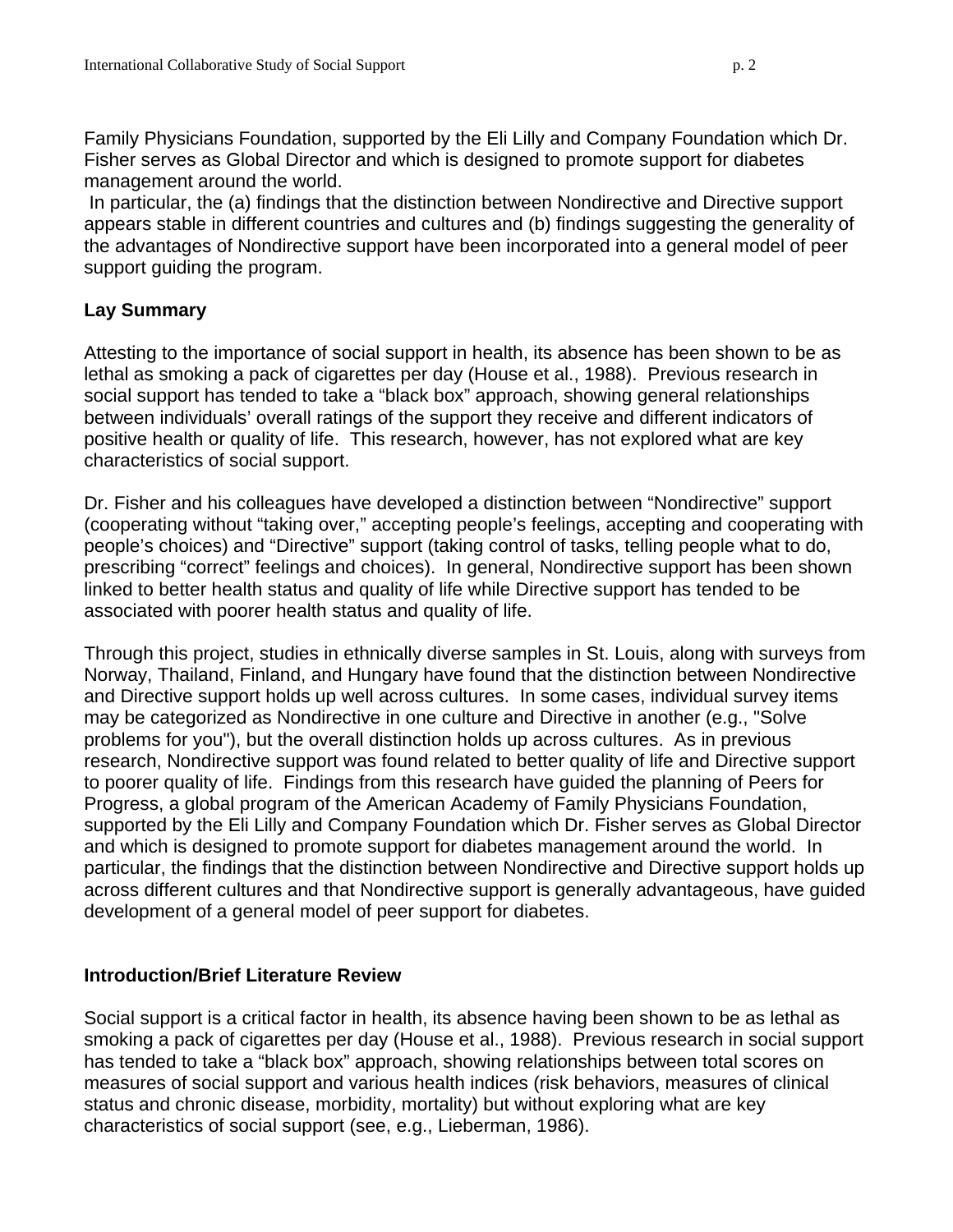Dr. Fisher and his colleagues have developed a distinction between "Nondirective" support (cooperating without "taking over," accepting people's feelings, accepting and cooperating with people's choices) and "Directive" support (taking control of tasks, telling people what to do, prescribing "correct" feelings and choices). In brief, Nondirective support has been found associated with better metabolic control among adults with diabetes, lower levels of risk factors for cardiovascular and other diseases, and improved quality of life in a variety of populations (community samples and clinical samples of adults with diabetes, breast cancer, lung cancer, Multiple Endocrine Neoplasia, lupus, and HIV/AIDS) (Davis et al., 1997; Fisher, 1997; Fisher et al., 1996; Fisher, La Greca et al., 1997; Harber et al., 2005).

Directive support has been associated with lower levels of quality of life and/or greater levels of depression, but Directive support has also appeared to be of some utility in acute circumstances or situations in which individuals are ill-prepared to cope with challenges or stressors (Fisher, Bickle et al., 1997). This International Collaborative Study examined how these characteristics of support might, themselves, take different forms in different cultures and might be associated with different health indicators (risk behaviors, measures of disease management, morbidity) in different cultures.

## **Methods**

To date, a measure of Nondirective and Directive support developed by Dr. Fisher and his colleagues has been translated into Thai, Norwegian, Hungarian, and Spanish.

In Thailand, the measure has been included in the Thai Family Study, directed by Dr. Nittaya Kotchabhakdi of Mahidol University and the National Institute for Child and Family Development, and Dr. Naiphinich Kotchabhakdi of Mahidol University. This study includes approximately 900 families sampled through stratified random sampling in four regions of Thailand, representing urban and rural settings. Within these families, adults over the age of 50 have completed the measure of Directive and Nondirective support, providing a sample of approximately 700-800. In addition to the measure of Nondirective and Directive support, other measures of health status, quality of life, and family characteristics are available for this very interesting sample.

In Norway, the measure of Nondirective and Directive support has been administered to approximately 100 participants in a rehabilitation program in conjunction with the research of Drs. Holger Ursin and Hege Eriksen examining psychological and rehabilitation factors associated with "subjective health complaints" (symptoms and complaints that account for large amounts of medical care but that generally are vague and only loosely related to diagnosable biological problems, Eriksen et al., 2004).

In St. Louis, Dr. Fisher and his colleagues (Dr. Mark Walker, Ms. Joan Heins, and a thengraduate student, Dr. Jeanne Gabrielle) completed a survey of 300 adults, approximately twothirds of whom were African American, recruited through community and hospital settings associated with Washington University School of Medicine.

In a related project by Dr. Patricia Cavazos, a post-doctoral fellow of Dr. Fisher at Washington University, now an assistant professor in the Department of Psychiatry at Washington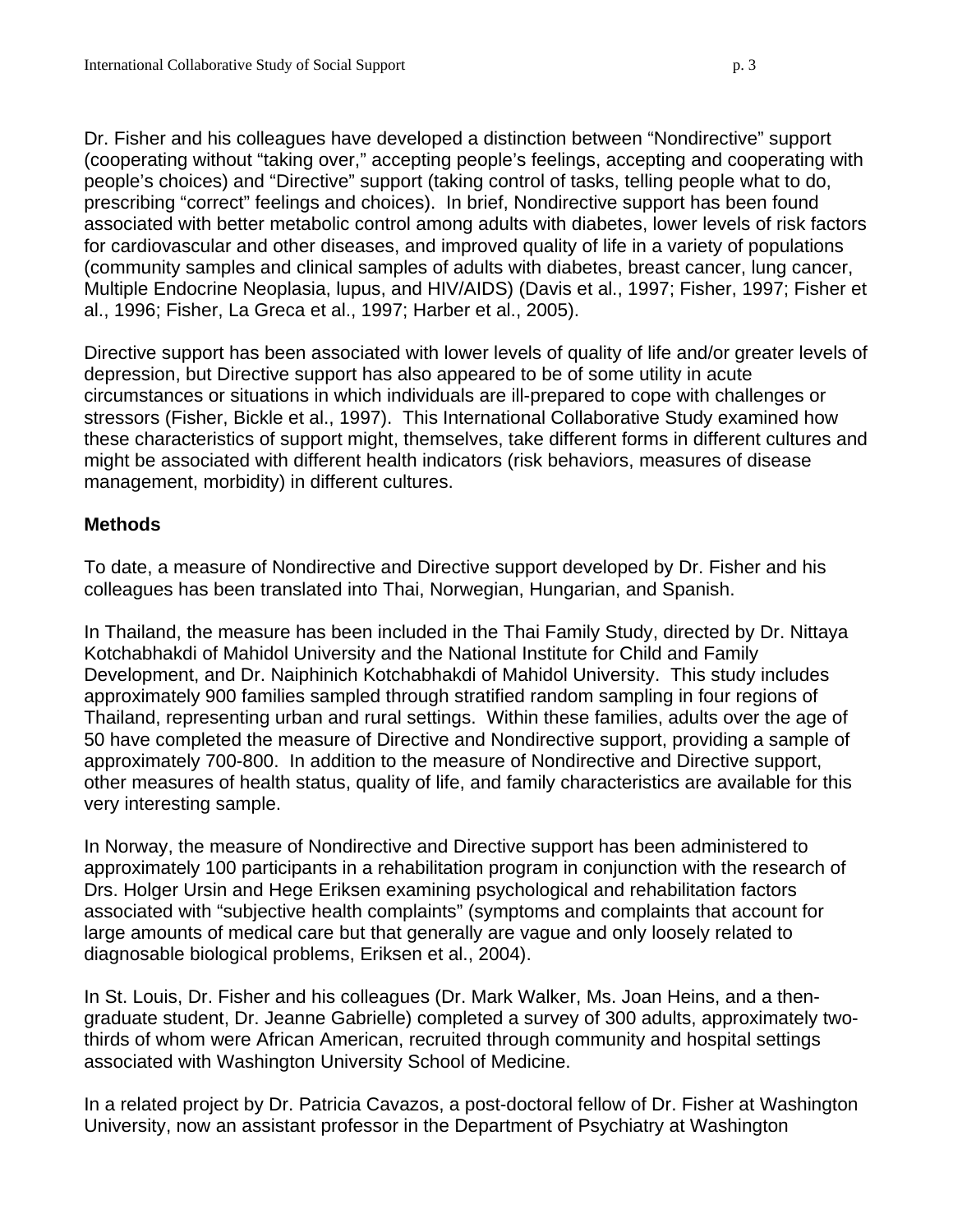University, the measure was translated into Spanish as part of a study of social factors surrounding acculturative stress among Latino immigrants in St. Louis. This measure is available for further use in Mexican, Latin and South American, or Spanish samples.

In Hungary, the measure has been included in several pilot projects examining social, economic, and psychological factors related to stress, cardiovascular disease, and general health status, coordinated by Drs. Maria Kopp and Adrienne Stauder at Semmelweiss University in Budapest. In Finland, Dr. Antti Uutela of the National Public Health Institute of Finland plans to include the measure in evaluation surveys of community prevention studies, following from the well-known North Karelia studies in Finland conducted by the same Institute.

## **Results**

In the Thai Family Study, directed by Dr. Nittaya Kotchabhakdi of Mahidol University and the National Institute for Child and Family Development, and Dr. Naiphinich Kotchabhakdi of Mahidol University, analyses examined whether items that reflect Nondirective and Directive support in U.S. samples also reflect these among Thai adults. Several differences were illuminating. A number of items that U.S. respondents rate as Directive support were rated by Thai adults as Nondirective. These items were: "Solve problems for you," and "Take charge of your problems." These kinds of actions tend to be viewed as intrusive in U.S. culture, but they appear to be expected within Thai culture in which support providers are expected to know how to help without asking recipients having to clarify what they want. This is reflected in a figure of speech within Thai culture, "Don't ask to feed the monk." This does not mean, however, that the distinction between Directive and Nondirective support is not meaningful within Thai culture. As in U.S. samples, "Tell you what to do" was rated by Thai adults as clearly Directive (Fisher et al., 2009).

These findings illustrate an important pattern. Broad categories like Nondirective and Directive support may transcend different cultures. However, the details of how those categories or functions may be manifest within a particular culture may be very specific. Thus, one might develop peer support interventions in Thailand with emphasis on Nondirective and deemphasis on Directive support, but, in doing so, one would recognize that exactly what typifies Nondirective and Directive support in Thailand may be somewhat different than in the U.S. (Fisher et al., 2009).

From the study of "subjective health complaints" among rehabilitation patients in Norway, a paper has been submitted to the Journal of Rehabilitation Medicine. As with the Thai Family Study, analyses indicated that the distinction between Nondirective and Directive support was sustained in the Norwegian sample. This study examined participants' reports from both staff within the rehabilitation center as well as individuals outside the rehabilitation center. For both groups, reported Nondirective support was greater than reported Directive support, replicating patterns in previous work with other samples. Interestingly enough, Directive support from those outside the rehabilitation center was predictive of greater levels of subjective health complaints.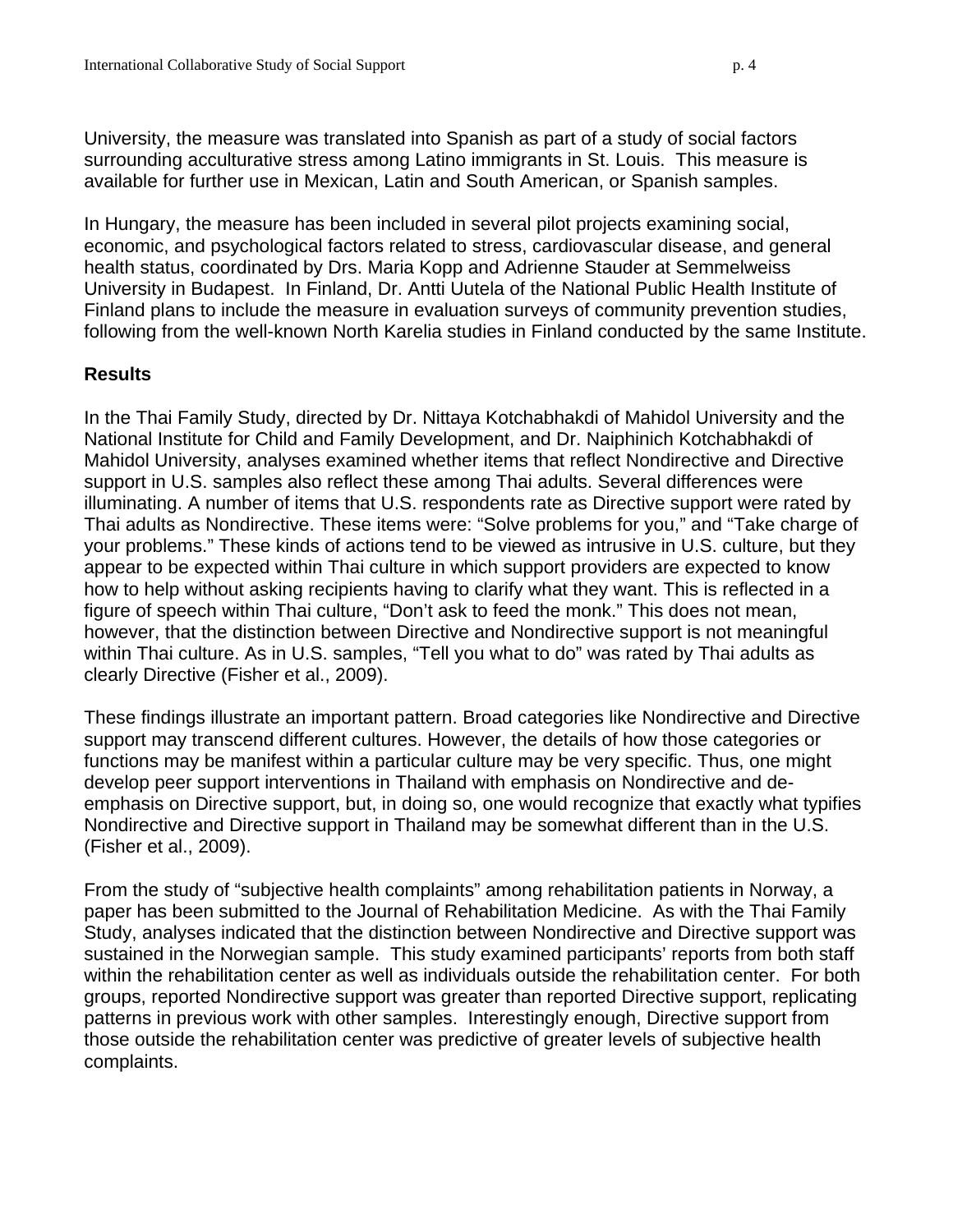Data from the surveys conducted in St. Louis have been presented in 2005 and 2006 at the Society of Behavioral Medicine (Fisher et al., 2005; Gabriele et al., 2006). An additional analysis examined relationships among Nondirective and Directive support along with

- (a) social network and integration
- (b) positive and negative

neighborhood climate (e.g., "If you fell on the sidewalk or street in your neighborhood, would people help you?" "Do you see people in angry arguments in your neighborhood?"), and

(c) cynical mistrust, a well documented risk for cardiovascular disease.



As can be seen in the figure, structural equation modeling showed a path from positive neighborhood climate through

social integration and Nondirective support to lower levels of cynical mistrust. A second path links poorer neighborhood climate to higher levels of Directive support and, in turn, greater cynical mistrust. At the same time, neighborhood climate and social integration each retain independent links to cynical mistrust. Rather than the several social variables – climate, integration , type of support – collapsing in an amorphous statistical mush, these results illustrate both distinct influences of each and complex layering among them (Fisher, 2008).

#### **Discussion**

Several findings from this research are important in our understanding both of specific features of social support and how they are operative around the world. Although, specific items (e.g., "Solve problems for you") might end up being viewed as either Nondirective or Directive in different cultures, nevertheless the overall distinction held across cultures. Thus, there appears to be generality of broad characteristics of support as well as specificity regarding how those broad characteristics are expressed or manifest in different cultures. As with previous research, evidence in several of these studies indicated relationships between Nondirective support and better quality of life and between Directive support and poorer quality of life. Implications of this research have now been incorporated in planning and direction of Peers for Progress (peersforprogress.com), a global program to promote support for diabetes management. (Peers for Progress is a global program of the American Academy of Family Physicians Foundation, supported by the Eli Lilly and Company Foundation). In his role as Global Director of Peers for Progress, Dr. Fisher has relied especially on the current findings that (a) the distinction between Nondirective and Directive support appears stable in different countries and cultures and (b the advantages of Nondirective support appear also to be apparent in varied cultures. These have been incorporated into a general model of peer support guiding Peers for Progress.